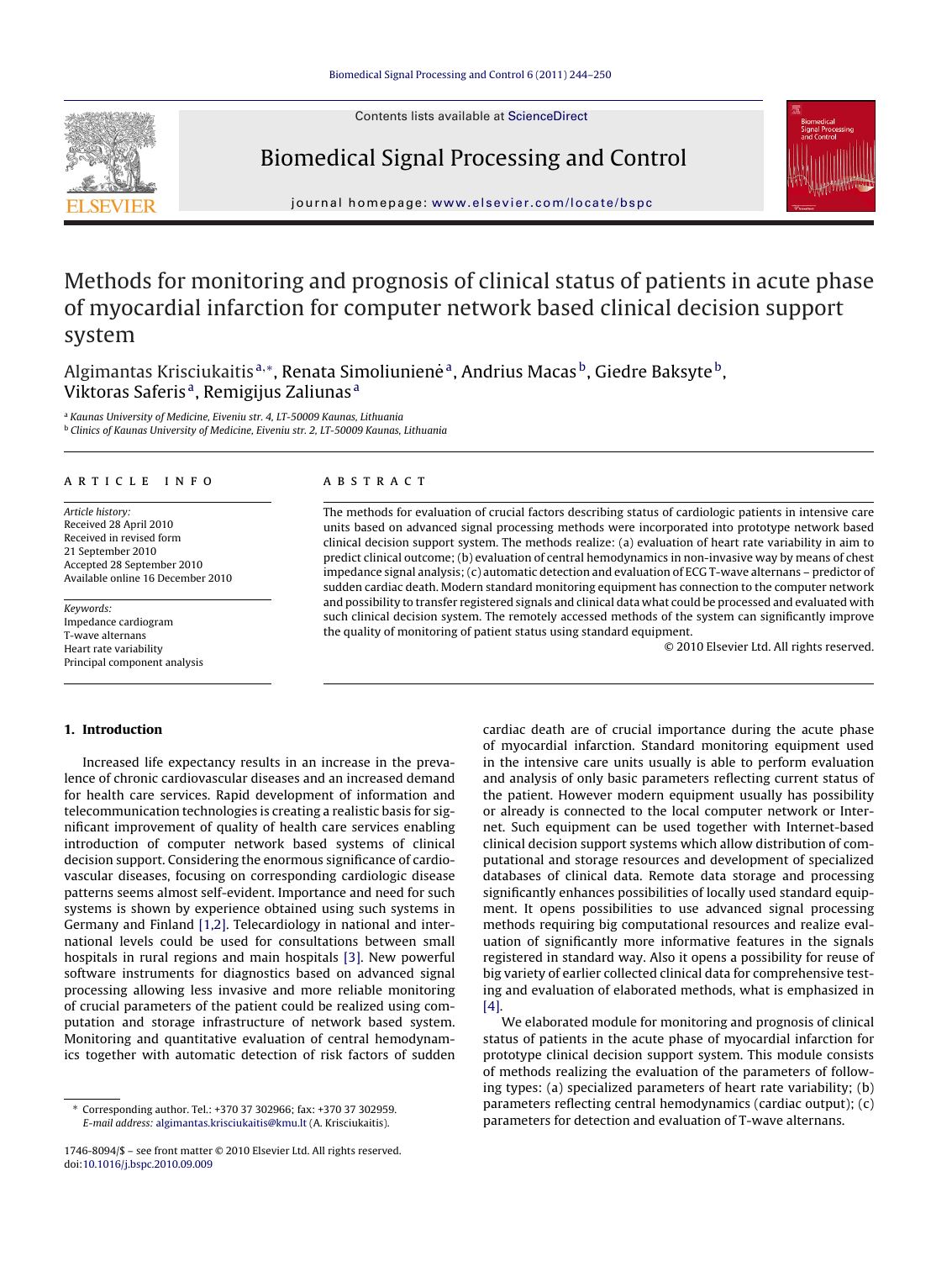Cardiac autonomic control is profoundly deranged after the acute myocardial infarction, with evidence of impaired vagal control and high levels of sympathetic activity. Heart rate variability is an established non-invasive marker of cardiac autonomic nervous activity in patients recovering from myocardial infarction. The association of higher risk of post-infarction mortality with reduced heart rate variability was first shown in 1977 [\[5\].](#page--1-0) The predictive value of heart rate variability was independent from the conventional risk stratification factors used in clinical practice. The standard measurements for the analysis of heart rate variability comprise time domain indices, geometric methods and components of the frequency domain [\[5\].](#page--1-0) Low heart rate variability has been shown to be a powerful predictor of cardiac events in patients surviving an acute myocardial infarction. Nevertheless there is a lack of detailed assessment of heart rate variability in the early period of myocardial infarction, especially during the first 24–72 h from long-term recordings. The value of different heart rate variability parameters in predicting dangerous complications of myocardial infarction is still not clear. Discriminant analysis in aim to select the combination of statistically significant variables for prediction of complications was one of the aims of this work.

Cardiac output is one of the core parameters in assessing the status of a patient in acute phase of myocardial infarction. It can be estimated using first derivative of impedance cardiogram (ICG) signal, a simple and non-invasive measurementintroduced by Sramek in the 1960s and used till nowadays. However, measured data in some cases remain controversial. This is highly expressed in states causing low cardiac output syndrome cardiogenic shock, severe arrhythmias as well as in healthy obese patients. It led to elaboration and introduction of invasive methods for the evaluation of hemodynamics into clinical practice in 1970. The method of thermodilution using Swan-Ganz catheters became a "golden standard" for the evaluation of hemodynamic changes. However, risk of complications during application of invasive methods and their influence on the outcome of patient's health caused new wave of investigations the aim of which was improvement of non-invasive methods of the evaluation of cardiac output based on ICG analysis. Our previous investigations showed significant disagreement between the results of these two methods in the acute phase of myocardial infarction (immediately after hospitalization), while the results of two methods in the same patients in stabilized situation after 24 h showed quite good correlation [\[6\].](#page--1-0) Possibly reason for such disagreement between the methods lies in too simple principle used in standard non-invasive evaluation of cardiac output based on the estimation of the amplitude of the first derivative of ICG according [\[7\].](#page--1-0) However it is highly expected that normally nearly uniform contraction of the ventricles could be significantly affected by local ischemic injury in the acute phase of myocardial infarction. It could result in the changes in the shape of the ICG signal. So probably not only the estimates of the amplitude of the first derivative, but quantitative estimates of the shape of the ICG signal should be used for evaluation. Moreover our previous investigations showed significant changes in the shape of the ICG signal correlating with respiratory movements, possibly caused by changing permeability of lung alveoli and electrical conductance of the chest [\[8\].](#page--1-0) The commercially available equipment for cardiac output evaluation based on ICG analysis uses averaged estimates of certain time window. Our idea is that most informative features reflecting cardiac output dynamics could be found in the fine structure of the ICG shape of every cardiocycle, taking into account also phases of respiratory movements. Our preliminary approach applying advanced signal processing methods for the analysis of the ICG signal gave promising results significantly increasing reliability of estimates of central hemodynamics obtained in non invasive way even in complicated clinical cases. The clinical data collected using computer network based system allowed to extend our investigation using wide variety of clinical data.

T-wave alternans (TWA) is reported to be a reliable predictor of ventricular sudden cardiac death [\[9\],](#page--1-0) so timely detection and evaluation of it could help clinicians to take proper actions and save life for a patient. Our approach applying special structural analysis of ECG in combination with principal component analysis (PCA) showed a possibility of reliable detection and evaluation of TWA [\[10\].](#page--1-0) The method was elaborated mostly using simulated data from PhysioNet T-Wave Alternans Challenge Database [\[11\].](#page--1-0) Computer network based system allowed collection of new clinical data and extension of our investigation using real clinical data and wide variety of cases.

Incorporation of the stand alone methods into computer network based clinical decision support system requires adaptation of them to the limitations of the available infrastructure of the computational and storage resources. On the other hand it opens new possibilities of further developments of the methods using bigger amount of collected clinical data. The aim of this work was to develop methods for monitoring and prognosis of clinical status of patients in the acute phase of myocardial infarction introducing them into prototype clinical decision support system.

## **2. Methods**

## 2.1. Investigated patients

Signals for investigation were registered during 24 h follow up of the patients hospitalized in the acute phase of myocardial infarction in Cardiology Clinics of Kaunas University of Medicine (Permission of Kaunas Region Ethics Committee for Biomedical Research Nr. 169/2004). The severity of the status of the 250 patients investigated was following: 81 patient was classified as Killip–Kimball class I, 96 – as class II, 26 – as class III and 47 – as class IV. Thirty four patients were forming a special group where cardiac output was evaluated simultaneously by means of non-invasive ICG method and the method of thermodilution, using Swan-Ganz catheters. Severity of the status of 8 of these patients was classified as Killip–Kimball class II, 6 – as class III, and 20 – as class IV.

#### 2.2. Heart rate variability assessment

Establishment of combination of diagnostically valuable estimates of heart rate variability for the prognosis of patient status was done by means of discriminant analysis which selected the estimates best classifying investigated patients into two groups. Patients of one group went through the acute phase of myocardial infarction and had no consequent complications. In-hospital prognostic end-points of the other group were death and nonfatal events: post-infarction angina, progressive heart failure, pulmonary edema and cardiogenic shock. Heart rate variability was evaluated at day 1 and 3 using short-term recordings of the first 5 min of each hour of 24 h recording according to the Guidelines [\[5\].](#page--1-0) Statistical analysis was performed using SPSS 12 for Windows. We included the following heart rate variability measures into the model: time-domain measures – heart rate variability triangular indexes of day 1 and 3, frequency-domain measures – power in low frequency range (LF), power in high frequency range (HF), LF and HF expressed in normalized units (i.e. LF or HF/(total powervery low frequency power)  $\times$  100), and LF/HF ratio of day 1 and 3. F statistics was used to evaluate the significance of the parameters for group discrimination. The classification model was selected running a stepwise analysis, including the variables that minimize the general Wilks' labmda statistics.